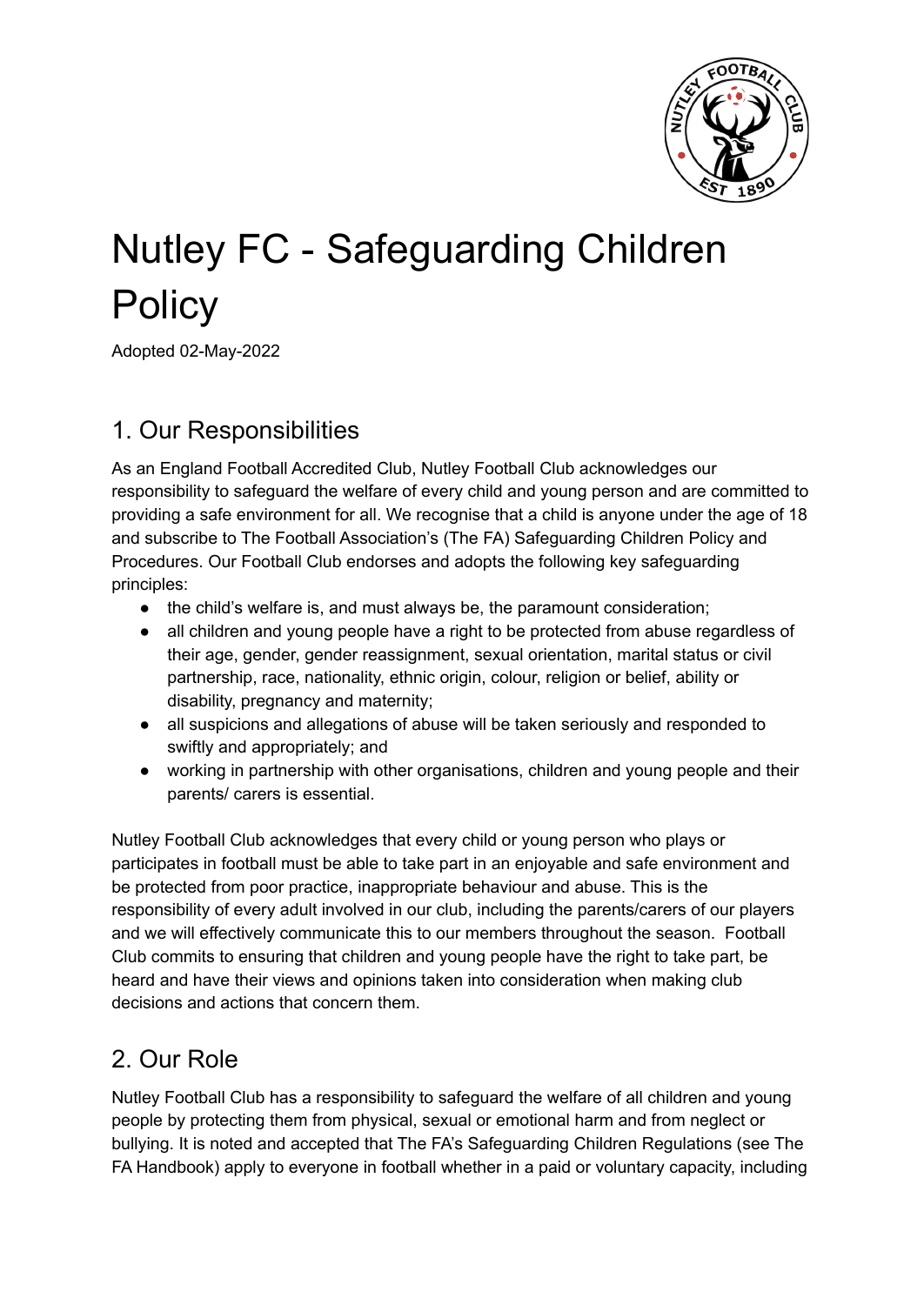coaches/managers, volunteers, match officials, helpers on club tours, or medical staff or other club officials/helpers.

#### 3. Safer Recruitment

We endorse and adopt The FA's Safer Recruitment guidelines and where an individual is going to take on a specific role for the club we will:

- Specify what the role is and what tasks it involves;
- Request identification documents;
- As a minimum meet and chat with the applicant(s) and where possible interview people before appointing them;
- Ask for and follow up with 2 references before appointing someone; and
- Where eligible require an FA-accepted DBS enhanced with barred list Check, in line with The FA's current Safeguarding Children Policy and Regulations.

Everyone working in eligible roles with children and young people, such as coaches/managers, first aiders and physiotherapists, are required to hold an in-date FA-accepted DBS enhanced with barred list Check as part of safer recruitment practice and we commit to managing this consistently with individuals in current roles and those new to role.

If there are concerns regarding the appropriateness of an individual who is already involved or who has approached us to become part of Nutley Football Club, guidance will always be sought from the County Football Association (CFA) Designated Safeguarding Officer (DSO).

It is accepted that The FA aims to prevent people with a history of relevant and significant offending from having contact with children or young people and the opportunity to influence policies or practice with children or young people. This is to prevent direct sexual or physical harm to children and to minimise the risk of football being used in the grooming of children.

## 4. Our Club Welfare Officer

NutleyFootball Club has appointed a Club Welfare Officer (Youth Teams) ("CWO") in line with The FA's role profile who has completed the Safeguarding Children and Welfare Officer Courses. We commit to supporting the post holder to be involved with ongoing Welfare Officer training provided by The FA and/or CFA. Our CWO is the first point of contact for all parents/ carers and club officials regarding concerns about the welfare of any child or young person. The role of the CWO and their contact information is widely communicated throughout the club. The CWO will liaise directly with the CFA DSO and will be familiar with the procedures for referring any concerns. The CWO will also play a proactive role in increasing awareness of respect, acceptable behaviours, how to deal with low-level concerns and how to report abuse. We recognise the need for proportionality in appointing individuals to the role of CWO (Youth Teams) and where appropriate Assistant CWO (Youth Teams) to ensure visibility for our membership. Where needed, we will appoint Assistant Club Welfare Officers (Youth Teams) to support the club and CWO to bring this policy to life and to drive safer working practice and a proactive culture as is necessary.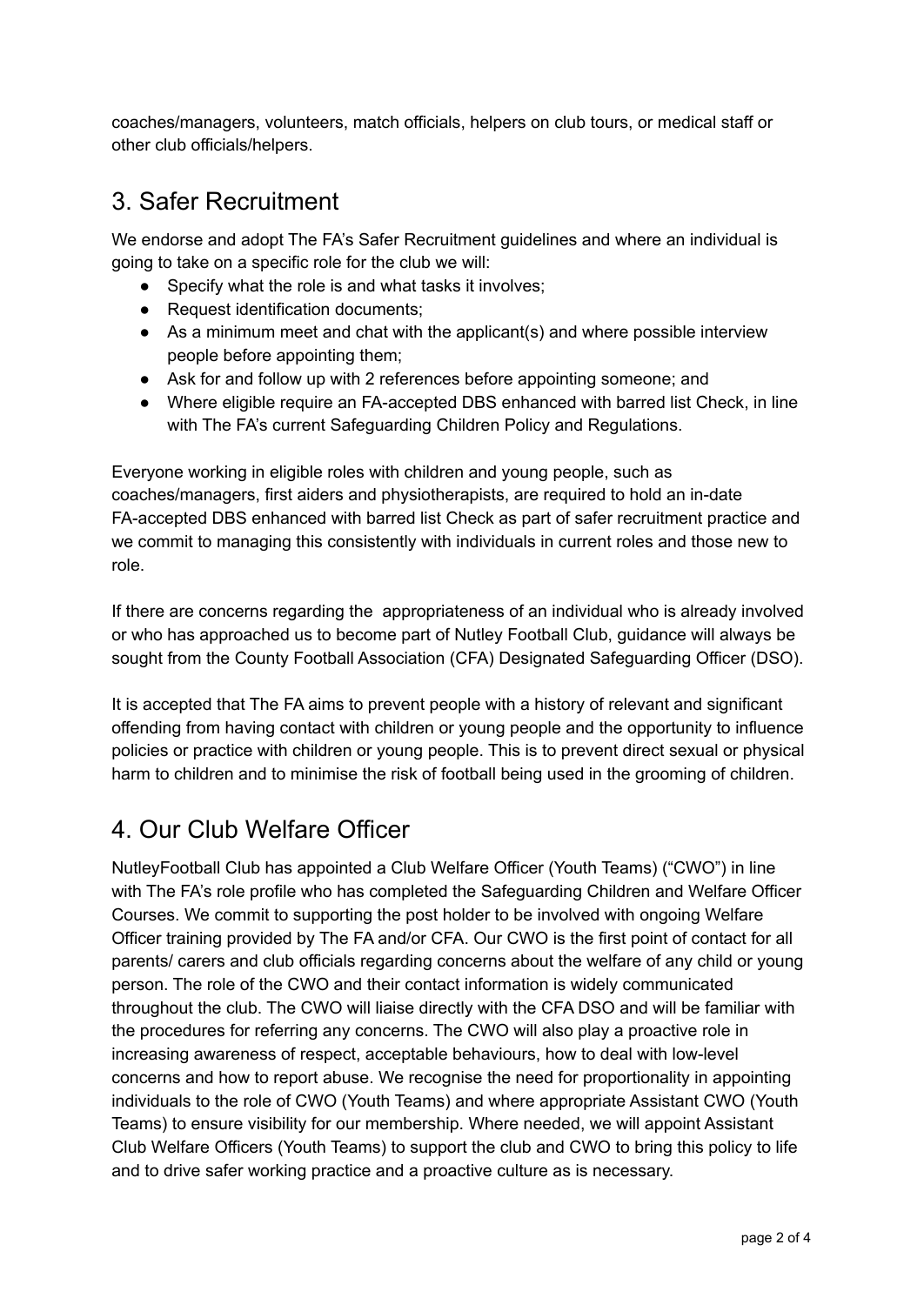# 5. Bullying

We acknowledge and endorse The FA's identification of bullying as a category of abuse. Bullying of any kind is not acceptable at our club. All players and parents/carers will be able to access our anti-bullying policy and know that incidents will be dealt with appropriately. Incidents need to be reported to the CWO and in cases of repeated and/or serious bullying the CFA DSO may be contacted.

## 6. Acceptable Behaviour When Working With Young People

Everyone who works or volunteers with children is responsible and accountable for the way in which they behave around and towards them. Every child has a right to be treated with respect and dignity. We always require adults within our club to exhibit acceptable behaviour. We adopt The FA's 'Acceptable Behaviours guidance (5.7)'.

Codes of conduct for Players, Parents/Spectators, Officials and Coaches have been implemented by our Club. The club has clear actions it will take regarding breaches of the codes, repeated or serious misconduct at club level and acknowledges the possibility of potential sanctions which may be implemented by the CFA in more serious circumstances.

#### 7. Reporting Concerns

In this Club, safeguarding is everyone's responsibility, and we know that inaction is not an option. If anyone is worried about a child, they must report their concerns to our CWO (Youth Teams). Our CWO will manage low-level concerns and where necessary seek advice from the CFA DSO.

- Our CWO will make referrals about more serious concerns to the CFA DSO, or in an emergency contact the Police or Children's Social Care. We will ensure that if the child needs immediate medical treatment that we take them to a hospital or call an ambulance and tell them it is a child protection concern.
- Our CWO will keep records of the actions taken and keep the CFA DSO informed.

If at any time our CWO is not available, or the matter is clearly serious, all our members must be aware that they can:

- Contact the CFA DSO directly:
- Contact The FA's Safeguarding Team via Safeguarding@TheFA.com; Contact the Police or Children's Social Care; and/or
- Call the NSPCC Helpline (Monday to Friday 8am-10pm or 9am-6pm at the weekends) for advice on 0808 800 5000 or text 88858 or email [help@nspcc.org.uk](mailto:help@nspcc.org.uk).

#### 8. Whistleblowing

Nutley Football Club supports The FA's Whistle Blowing policy (as described in this paragraph) which requires any adult or young person with concerns about an adult in a position of trust within football to 'whistle blow' by contacting The FA Safeguarding Team by